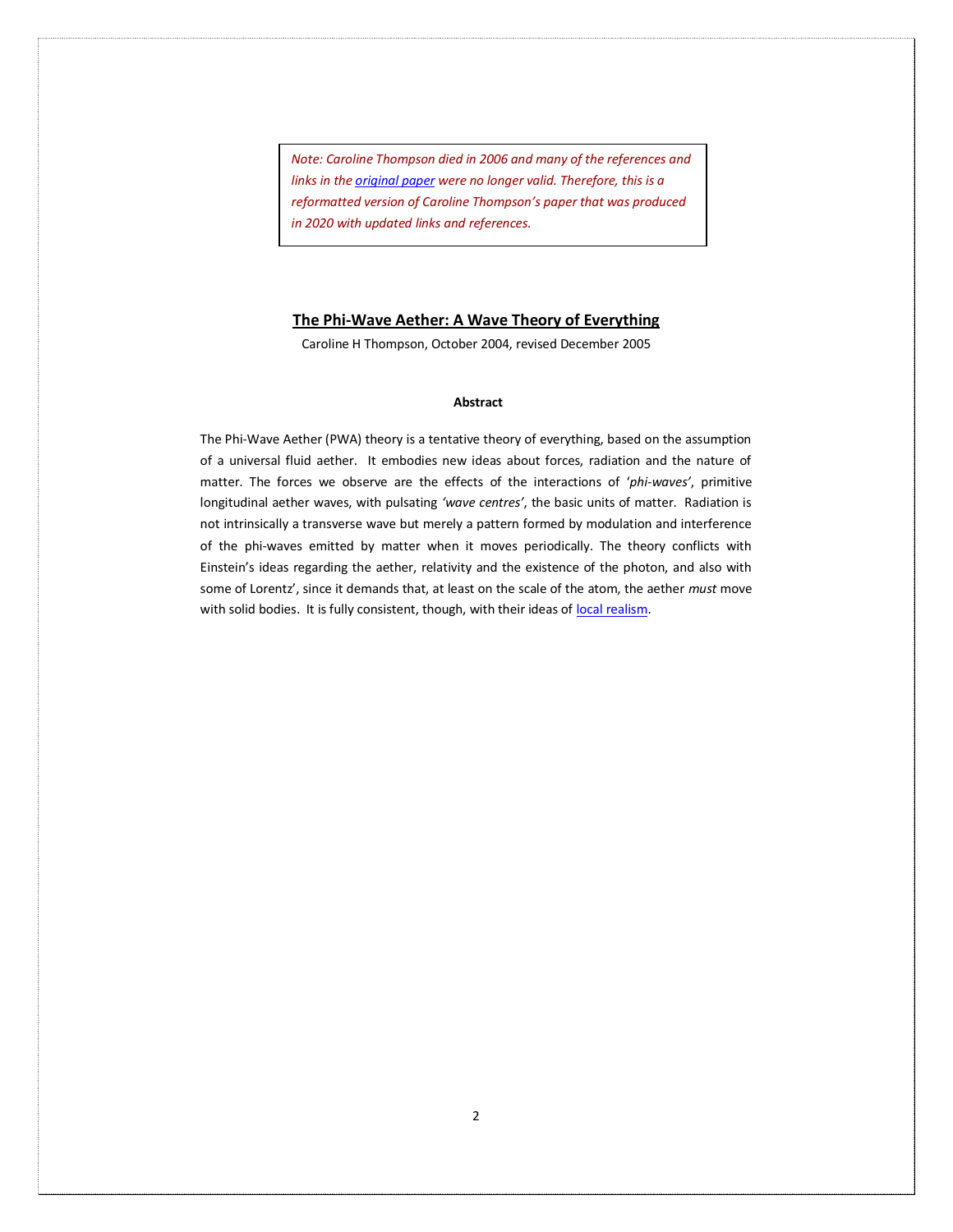# **Contents**

| 1.         |  |
|------------|--|
| 2.         |  |
| 2.1<br>2.2 |  |
|            |  |
| 3.         |  |
| 4.         |  |
| 5.         |  |
| 5.1        |  |
| 5.2        |  |
| 5.3        |  |
| 5.4        |  |
| 6.         |  |
| 6.1        |  |
| 6.2        |  |
| 6.3        |  |
| 6.4        |  |
| 6.5        |  |
| 7.         |  |
| 7.1        |  |
| 7.2        |  |
| 8.         |  |
| 9.         |  |
| 10.        |  |
| 11.        |  |
| 12.        |  |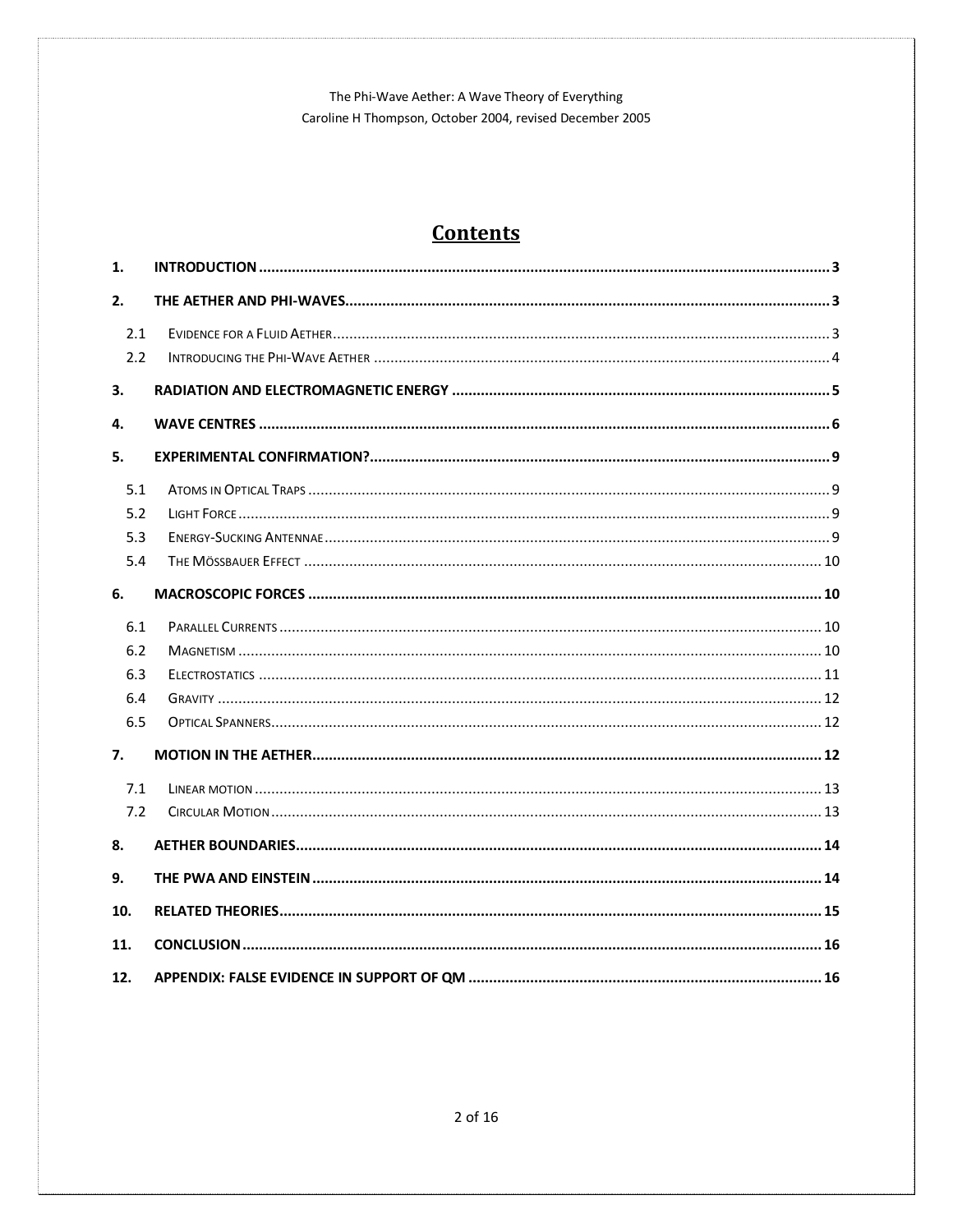## <span id="page-2-0"></span>**1. INTRODUCTION**

The Phi-Wave Aether (PWA) concepts presented here originated in the attempt to understand what the electromagnetic fields really were, in particular how a stationary field could exist in an aether that my intuition suggested was some kind of fluid. How can a fluid support the equivalent of a hill? How can a field move instantaneously in parallel with its source, which, as I understand it, is what **Einstein** thought and what is currently taught? Equally, how can a fluid aether support the kind of complicated mechanism that [Maxwell](https://en.wikipedia.org/wiki/James_Clerk_Maxwell) envisaged, with its vortices interleaved with little ball bearings<sup>1</sup>? A theory is required that explains ho[w electromagnetic fields](https://en.wikipedia.org/wiki/Electromagnetic_field) an[d radiation](https://en.wikipedia.org/wiki/Radiation) can induce not only push and pull effects but also, on occasion, turning motion. If we reject out of hand th[e quantum theory](https://en.wikipedia.org/wiki/Quantum_field_theory) notion that this is all achieved by exchange of particles, flying through the void and colliding with each other, what is the most plausible alternative? The model I have arrived at seems consistent with what I have later come to know about the quantum world and the rest of physics. The theory assumes an aether that can flow and turn but I do not assume, as many aether theories do, that radiation necessarily has '[angular momentum](https://en.wikipedia.org/wiki/Angular_momentum)', so there is no need to envisage space filled with anything as complicated as vortex-like '[photons](https://en.wikipedia.org/wiki/Photon)'. It is merely filled with [longitudinal waves.](https://en.wikipedia.org/wiki/Longitudinal_wave) Where, as here, in the rejection of the idea that all radiation has angular momentum, the model conflicts with accepted theory, it is usually for good reason. The experimental facts are often open to alternative explanations. Not infrequently in Modern [Physics,](https://en.wikipedia.org/wiki/Modern_physics) the accepted ones are nonsensical from the point of view of what might be called '*physical logic'*.

*A complete essay could be written on experiments that have, in my view, been misinterpreted, but I shall refrain, relegating the ones I know most about, i.e. the '[Bell test experiments](https://en.wikipedia.org/wiki/Bell_test_experiments)', claimed to provide evidence of '[quantum](https://en.wikipedia.org/wiki/Quantum_entanglement)  [entanglement](https://en.wikipedia.org/wiki/Quantum_entanglement)' to th[e Appendix](#page-15-1) and mentioning others where relevant.* 

The PWA theory is not mathematical. I feel strongly that it is as yet beyond us to even attempt a mathematical model and, indeed, the attempt would be counterproductive as far as understanding and communication are concerned. The 20<sup>th</sup> century seems characterised by the determined pursuit of formal models, constructed prematurely on flimsy evidence and hampering real progress. In its initial formulation, in January 2000**<sup>2</sup> ,** the PWA theory may have looked sufficiently simple to model mathematically, but the more I have found out and the more actual phenomena I have tried to understand the more elaborate it has become and the less certain about some facets. The basic ideas, though, have so far stood the test of time.

## <span id="page-2-1"></span>**2. THE AETHER AND PHI-WAVES**

## <span id="page-2-2"></span>*2.1 Evidence for a Fluid Aether*

The aether, by definition, is the light-carrying medium. In the Phi-Wave Aether theory it is more than this, it is the only substance in the whole universe. In its basic state, it *is* the [vacuum,](https://en.wikipedia.org/wiki/Vacuum_energy) and it is evident to our senses that we can move freely through it. In the 19<sup>th</sup> century physicists would have liked to have been able to accept the idea of a[n aether,](https://en.wikipedia.org/wiki/Luminiferous_aether) the experiments of [Young,](https://en.wikipedia.org/wiki/Thomas_Young_(scientist)) [Fresnel,](https://en.wikipedia.org/wiki/Augustin-Jean_Fresnel) [Faraday](https://en.wikipedia.org/wiki/Michael_Faraday) and others having proved so convincingly that light was some kind of wave**<sup>3</sup> ,** but they had reached an *impasse*. They knew that light could be polarised, and they thought that this implied that it was necessarily a *[transverse](https://en.wikipedia.org/wiki/Transverse_wave)* wave. A transverse wave cannot, they thought, propagate through a fluid, and for an elastic solid to be able to propagate transverse waves as fast as light it would have to be almost rigid. The aether would therefore have to be static, and this was ruled out towards the end of the century by the [Michelson-Morley experiments.](https://en.wikipedia.org/wiki/Michelson–Morley_experiment) Einstein, at the beginning of the 20<sup>th</sup> century, felt justified in building a theory that ignored the aether completely. Later he brought it back again, but with the strange proviso

*<sup>1</sup> Maxwell, James Clerk, "On Physical Lines of Force" (1861)*

*<sup>2</sup> Thompson. C. H., "Phi-waves and forces", presented at "The First International Workshop on Field Propulsion", Sussex University, January 20th to 22nd 2000, published in Journal of New Energy 6 (1), 153-161 (2001).*

*<sup>3</sup> 3 Mach, Ernst, The Principles of Physical Optics, (E P Dutton and Co., Publishers, New York, 1926)*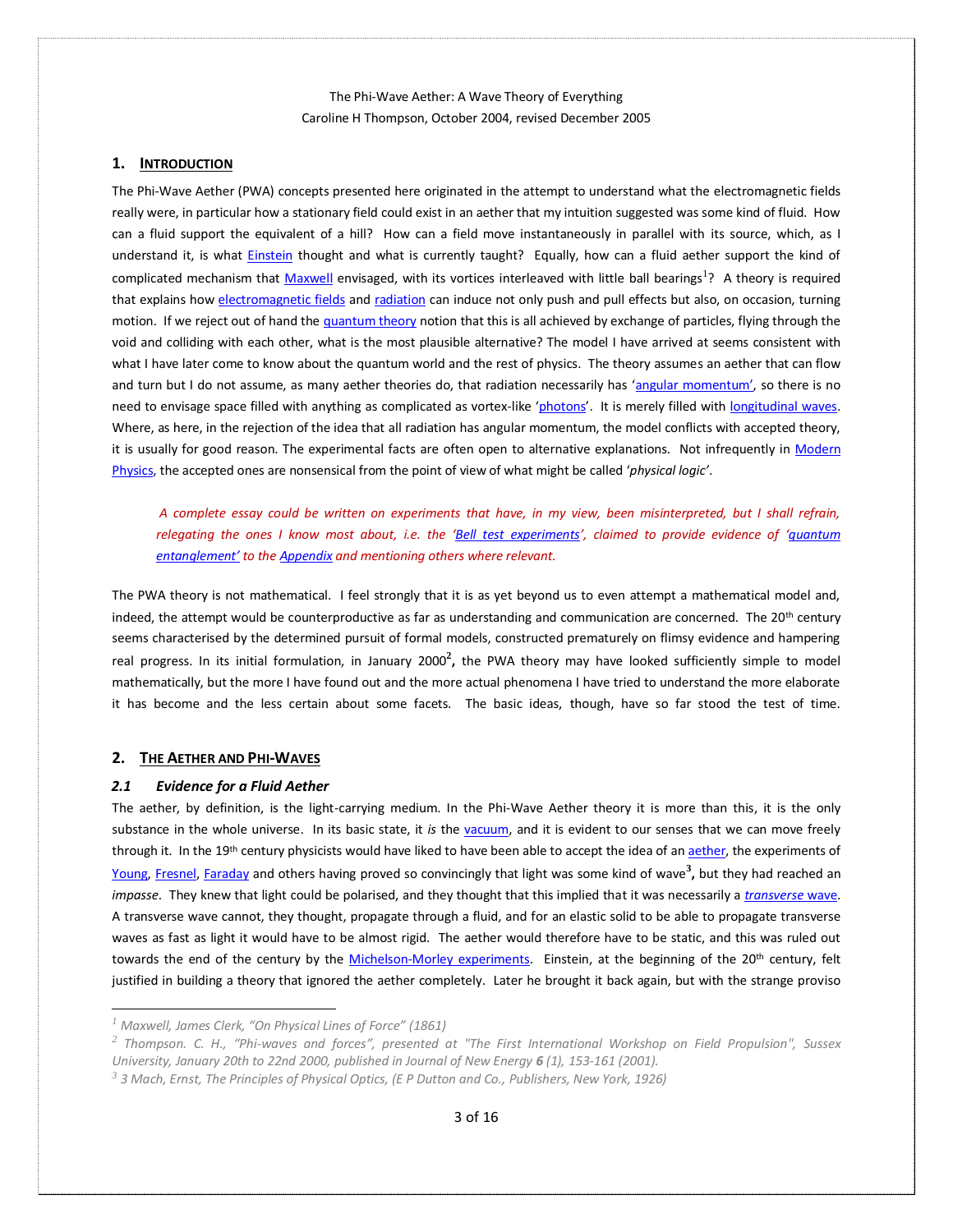that it could not be treated like an ordinary medium like water in which one can identify flow as distinct from any waves it may carry:

*'According to the general theory of relativity space without ether is unthinkable; for in such space there not only would be no propagation of light, but also no possibility of existence for standards of space and time (measuring-rods and clocks), nor therefore any spacetime intervals in the physical sense. But this ether may not be thought of as endowed with the quality characteristic of ponderable media, as consisting of parts which may be tracked through time. The idea of motion may not be applied to it.' Albert Einstein, 1920<sup>4</sup> .* 

When evidence began to emerge from the experiments such as those of [Sagnac](https://en.wikipedia.org/wiki/Georges_Sagnac)<sup>5</sup> an[d Dayton Miller](https://en.wikipedia.org/wiki/Dayton_Miller)<sup>6</sup> that it might, after all, be possible to detect the motion of the aether, he chose either to ignore it or to dismiss it as experimental error<sup>7</sup>. I see no scientific justification for Einstein's attitude, despite the fact that in a sense he was right, many interactions depend almost entirely on the waves in the aether and are insensitive to its motion. Additionally, recent detailed observations of gravitational and tidal effects suggest that, as was tentatively put forward at the time, these could have played at least a part in Miller's results. The latter should not have been simply swept under the carpet, though. Other scientists, when he announced his main findings, agreed that there was need for further investigation[. Lorentz](https://en.wikipedia.org/wiki/Hendrik_Lorentz) himself declared that, whatever the cause, the results could not be explained by his theory alone<sup>8</sup>. Be that as it may, experiments seem to have shown that the aether wind relative to the Earth is small, and this indicates, to my mind, that the aether must move with the Earth. It is eithe[r completely dragged](https://en.wikipedia.org/wiki/Aether_drag_hypothesis) with it in its motion around the Sun or almost so $^9$ . Possibly it does not revolve daily with the Earth, but the experimental evidence here is open to more than one interpretation. A major reason, though, for assuming a fluid aether is simply that without it the whole PWA concept, together with the possibility of reaching a deeper understanding of the mechanism behind forces, fails. Knowledge of how the aether moves on large scales is, fortunately, not critical to my main thesis, which is more concerned with the way in which forces work at the subatomic and ordinary every-day scales.

#### <span id="page-3-0"></span>*2.2 Introducing the Phi-Wave Aether*

The Phi-Wave-Aether assumption is that the universe is entirely composed of a fluid aether, pervaded by very high frequency *longitudinal* phi-waves, these being both emitted and received by all matter. *'Phi'* is a scalar measuring the *'state'* of the aether and possibly, though not necessarily, identifiable with the concept of *'density'*. The name was chosen because of the close relationship between aether waves and the [electric scalar potential](https://en.wikipedia.org/wiki/Electric_potential)  $[\phi]$  of [Maxwell's theory](https://en.wikipedia.org/wiki/Maxwell). The waves are not necessarily sinusoidal, see the suggested profile in [Fig-3.](#page-6-0) They are emitted all at the same frequency but, as with any other wave, become [Doppler shifted](https://en.wikipedia.org/wiki/Doppler_effect) when there is relative motion. I do not try to explain what the aether really 'is', though I tend to assume that it is a continuous substance. Even if at some lower level it is, as in Steven Rado's model<sup>10</sup>, in fact composed of particles, in order to interact these would need to be embedded in a continuous medium. The difficulties encountered in any theory that tries to explain everything just by physical contact between particles and the exchange of momentum seem to me to be insuperable. The experimental results of [Fizeau,](https://en.wikipedia.org/wiki/Hippolyte_Fizeau) [Miller](https://en.wikipedia.org/wiki/Dayton_Miller) and others seem to show that the aether can quite easily change its translational

*<sup>10</sup> Rado, Steven[, Aethro-Kinematics](http://www.aethro-kinematics.com/Evolut_1.html) (1996)*

*<sup>4</sup> Einstein, A, "Ether and the Theory of Relativity", address delivered on May 5th, 1920, in the University of Leyden.*

*<sup>5</sup> Sagnac, M G, 'L'éther lumineux démontré par l'effet du vent relatif d'éther dans un interféromètre en rotation uniforme', Comptes Rendus 157, 708-710 (1913)* 

*<sup>6</sup> Miller, Dayton C, 'The Ether-Drift Experiments and the Determination of the Absolute Motion of the Earth', Reviews of Modern Physics 5, 203-242 (1933)*

*<sup>7</sup>DeMeo, James, 'Critical Review of the Shankland et al Analysis of Dayton Miller's Aether-[Drift Experiments'](http://www.orgonelab.org/miller.htm), (2000)* 

*<sup>8</sup> Michelson, A A et al, 'Conference on the Michelson-Morley Experiment', Astrophysical Journal 68, 341 (1928)* 

*<sup>9</sup> It is possible that, as in Reich's 'orgone' theory, the aether takes the lead, effectively pulling the Earth around the Sun and the Solar System through the Galaxy. See [James DeMeo's article](http://www.orgonelab.org/MillerReich.htm)*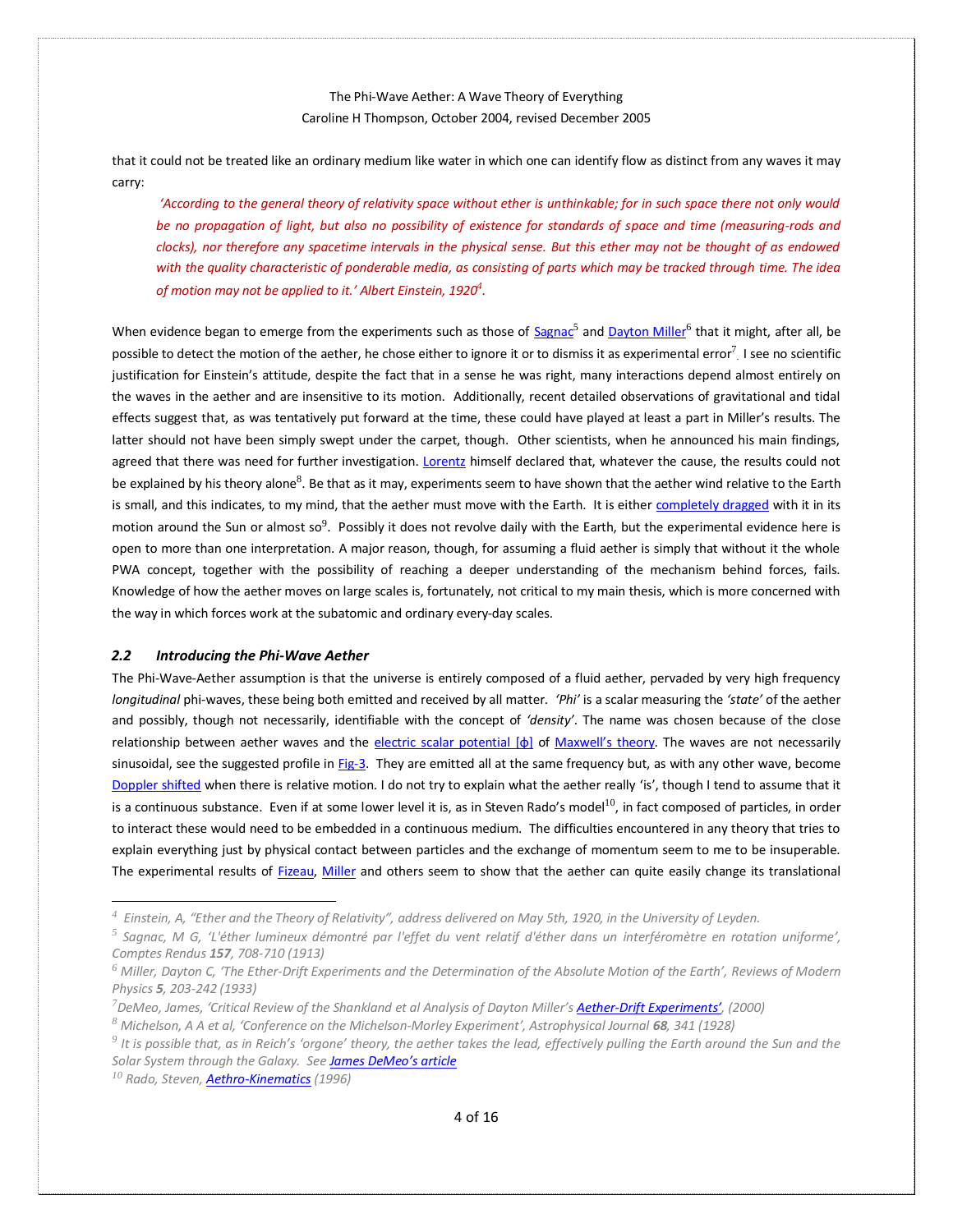motion to suit its environment. Within an evacuated tube, for instance, as used in many of the attempts to detect aether drift, it moves almost totally with the tube. Indeed, I now think that fast motion of a solid body through the aether would not be possible if, for the most part, the aether did not travel with it. At least in open space, though, the aether seems very reluctant to change direction. [Optical gyroscopes](https://en.wikipedia.org/wiki/Fibre-optic_gyroscope) depend on the fact that light carries on regardless, ignoring facts such as the daily rotation of the Earth. Whether or not this really proves the aether does not turn, though, is a moot point. It is possible that the direction of light is influenced by its interaction with other phi-waves. The 'fixed stars' and the whole of the rest of the universe provide phi-waves that in themselves give a reference frame, not always coinciding with the local aether rest frame. The phiwaves from ahead are all blue-shifted when a body such as the Earth moves in relation to their sources, so that the Earth's '*phiwave frame*' is not isotropic. This is a recurring problem in any aether theory: the experimental distinction between the effects of aether motion and those of waves carried by the aether is very difficult. For the time being, we often have to leave the question open.

### <span id="page-4-0"></span>**3. RADIATION AND ELECTROMAGNETIC ENERGY**

When a wave source or, more often, a group of wave sources moves periodically, corresponding patterns, i.e. modulations and interference patterns, will form in the emitted phi-waves, and these patterns are what we sense as either '*force fields'* or radiation, depending on the frequency and the scale of the source motion. Whether or not the emitted pattern has transverse components depends on the motion of the source. Which components are detected depends on the instrument used. An elegant animation showing the generation of transverse waves from longitudinal ones can be seen on [Gabriel LaFrenière's](http://www.mysearch.org.uk/websiteX/Index.htm)  [website.](http://www.mysearch.org.uk/websiteX/Index.htm) He is amongst several who have discovered this idea independently.

*Fig. 1: The generation of light: The pattern is formed from the superposition of two sets of longitudinal waves, coming from sources at top and bottom left of the picture. The sources oscillate gently right and left, 180° out of phase. See LaFrenière's '[The Light](http://www.mysearch.org.uk/websiteX/html/22%20The%20Light.htm)' webpage for more animations 11 .*



These ideas about light completely supersede Maxwell's [equations.](https://en.wikipedia.org/wiki/Maxwell) It is not reasonable in my view to describe light waves as [oscillating transverse electric and magnetic fields,](https://en.wikipedia.org/wiki/Electromagnetic_radiation) propagating by means of a series of induction interactions. As I explain later, th[e electric vector](https://en.wikipedia.org/wiki/Electric_field) does have some physical meaning, but the phi-waves underlying ordinary light just flow, essentially without interaction, carrying their associated patterns with them. The ideas conflict, of course, even more drastically with the quantum theory notion of light as particles. The invention of the [photon](https://en.wikipedia.org/wiki/Photon), not the cosmological constant, was, to my mind, Einstein's greatest blunder! He invented it on inadequate grounds, and it had devastating consequences for the rational development of physics. But I shall not dwell on this here. My premise is that in general phi-waves and the light and other *'force-field'* waves that they carry as modulations all travel in the vacuum at the same speed relative to the aether, apart from variations as follows.

• Firstly, the basic speed is affected by the general intensity of the local phi wave oscillations. The phi-waves, when intense, can cause changes in the aether itself, effectively increasing it[s refractive index](https://en.wikipedia.org/wiki/Refractive_index) and slowing the speed of phi-waves near solid bodies. Thus phi-waves travel slightly slower near massive bodies and possibly considerably slower very near their sources.

*<sup>11</sup> See [Gabriel LaFrenière's](http://www.mysearch.org.uk/website3/html/3.Sources.html#Gabriel_LaFreniere_(1995)) animations of the generation an[d propagation of light.](http://www.mysearch.org.uk/websiteX/html/22%20The%20Light.htm)*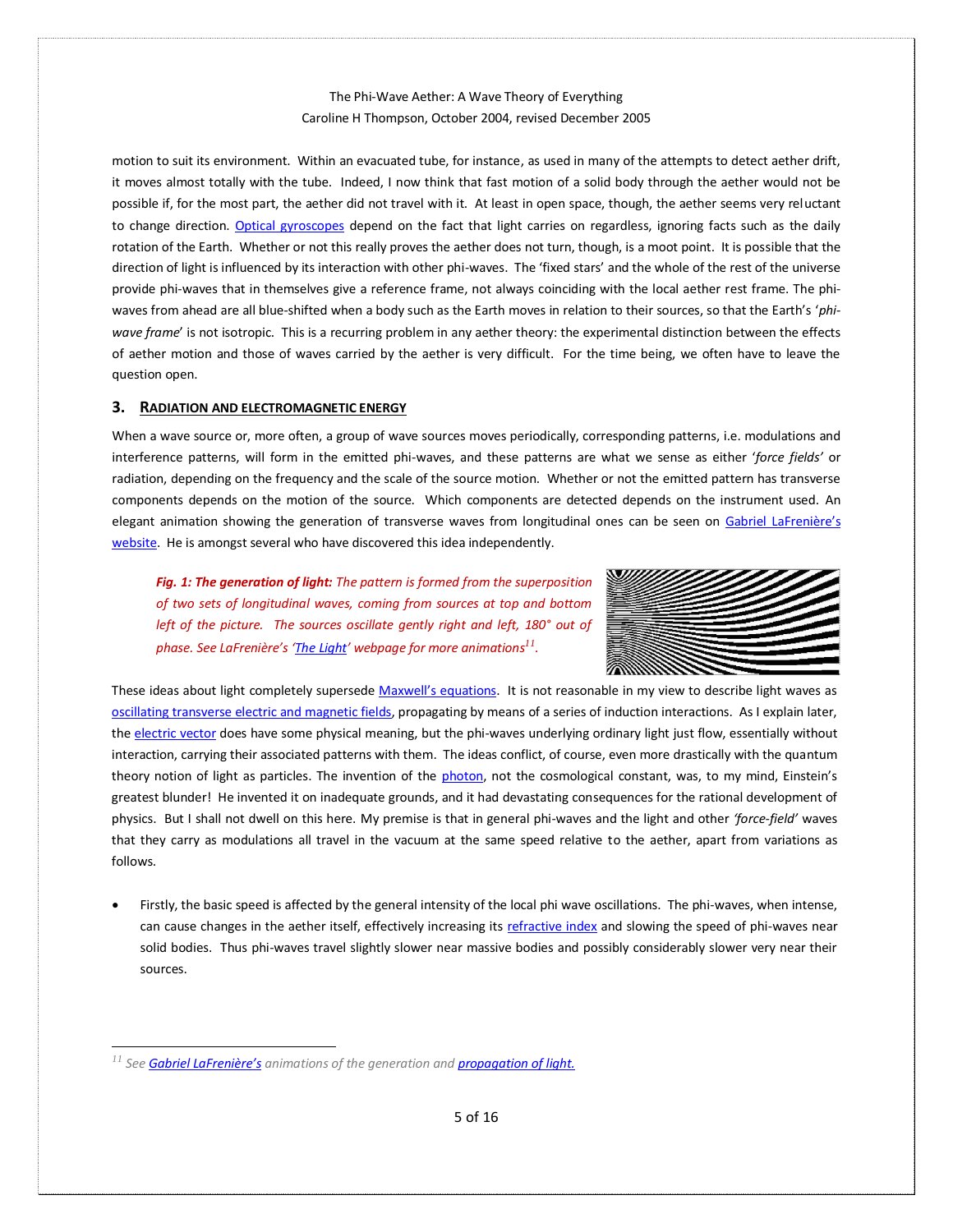- Secondly, there may be some direct interaction between phi-waves, causing additional focussing of the incoming waves onto wave sources and also causing propagation to be slower when it is against, as opposed to with, the dominant phiwave direction.
- Thirdly, phi-waves may be similarly retarded when flowing against others that are mostly blue-shifted b[y Doppler effects.](https://en.wikipedia.org/wiki/Doppler_effect)

As the existence of the aether has been denied for the past 100-odd years, we are very ignorant about these matters. More experimental evidence, together with reinterpretation of existing material, is needed. The various factors influencing the apparent speed of light plus the above, not to mention possible distortions of the measuring apparatus, make the interpretations of all experiments exceedingly difficult. Phi-waves carry '*phi-energy'*, but this is not in itself energy that we recognise. It can be thought of as the basic food-stuff of '[wave centres](#page-5-0)' and hence of atoms. It is everywhere, taken for granted. It is only when groups of phi-waves acquire periodic patterns on a rather larger scale that we begin to call them energy. Matter itself is built of phi-waves, which makes the equivalence of matter and phi-energy self-evident, though quite whether or not this means *[E=mc](https://en.wikipedia.org/wiki/Mass–energy_equivalence)*<sup>2</sup> is another question.

## <span id="page-5-0"></span>**4. WAVE CENTRES**

The PWA theory assumes an infinite universe in which, in our local region at least<sup>12</sup>, phi-energy is continuously recycled, random waves of highly variable amplitude and short coherence length being converted into coherent ones by matter, which is itself composed of aether. When the local intensity of phi-waves happens to exceed some threshold value, the aether changes state to become a stationary or perhaps slowly moving '[wave centre](http://www.mysearch.org.uk/websiteX/html/1%20Matter%20is%20made%20of%20waves.htm)', pulsating at a universal fixed high frequency. Phi-waves propagate out from it. In earlier versions of the PWA theory I assumed that the ease with which solid bodies move in the vacuum indicated that, as Lorentz thought<sup>13</sup>, wave centres were not necessarily tied to any particular *'piece of aether'* but might be continually reforming from new aether as necessary. I now think that the stability of small particles is dependent on the aether always moving with them. Either way, the centre continues pulsating so long as sufficient incoming phi-waves supply it with '*phi-energy'*. The interaction of a wave centre with incoming phi-waves depends mainly on two factors: the relative phase of incoming waves and wave centre and the amplitude of the centre's pulsations. If the amplitude is *'standard'* then the centre will tend to be pushed unless it is nearly in phase with the incoming wave. When there is almost a phase match, the centre can move either forwards or backwards so as to achieve an exact match. The *'in phase'* positions, where there is resonance, are points of stable equilibrium. It would be satisfying to be able at this point to present a [model](http://www.mysearch.org.uk/websiteX/html/12%20The%20Electron%20Phase%20Shift.htm) to illustrate the above, the way in which the arrival of phi-waves at an existing centre leads automatically to the suggested effects, but unfortunately this is not the case. There are some real situations that do possibly illustrate the effects, but they are not part of everyday experience. The general idea can, however, be understood intuitively. The way I see it is that, since wave centres *'evaporate'* when starved of new phi-energy, they naturally gravitate towards positions of resonance, where they can be relatively sure of a constant supply. This need not, incidentally, be true resonance, with both emitter and receiver fixed and exchanging phi-waves. True, two-way, resonance is only feasible between very close sources, since thermal and other motion means that in general the separation of any two wave centres is constantly varying. The resonance can be, and more often is, one-way and short-lived, simply the temporary agreement in phase of a wave centre with incoming phi-waves. The source of the phi-waves may be nearby or distant. The phi-waves may come primarily from one source or be the combined waves from

*<sup>12</sup> Though the universe is infinite, in my current version of PWA theory is it not necessary to assume that it has all been 'developed'. The region containing solid matter may be constantly expanding, not in the manner o[f Big Bang](https://en.wikipedia.org/wiki/Big_Bang) theory but by the conversion of raw aether into solid matter. It is possible that the total 'energy'. i.e. organised phi-energy is steadily increasing. <sup>13</sup> Lorentz, Hendrik A, Theory of Electrons, (Teubner 1916)*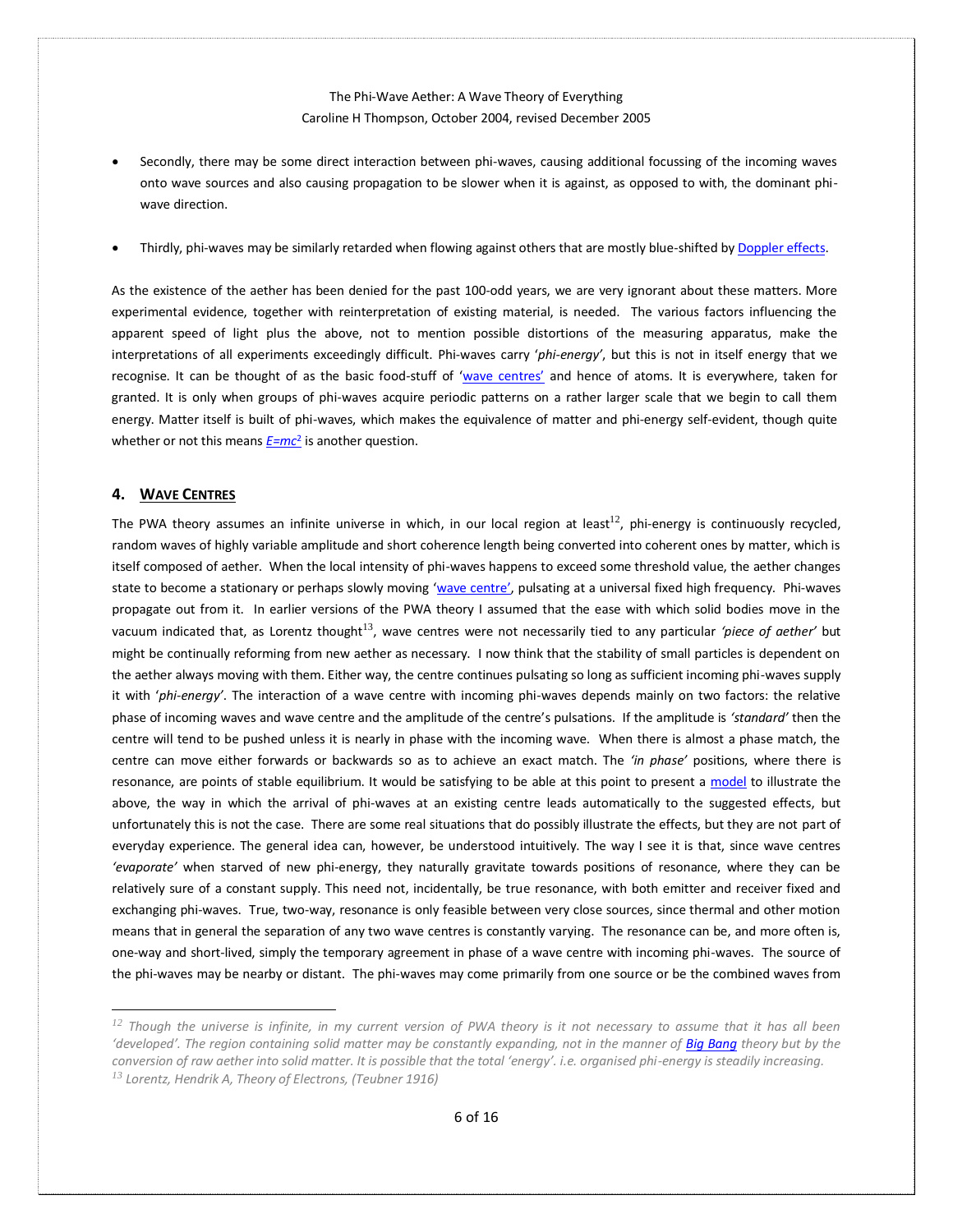many. [Newtons' law](https://en.wikipedia.org/wiki/Newton) of the equality of [action and reaction,](http://www.mysearch.org.uk/websiteX/html/16%20Active%20and%20reactive%20mass.htm) incidentally, does not apply here, since one and the same phi-wave can produce different effects on a receiver, depending on circumstances. When the pulsation amplitude of a wave centre is not standard, or when there is net motion relative to the aether, the rules are effectively slightly different. For the moment, though, let us consider a pair of standard wave centres, one of which is stationary with respect to the aether.

*Fig-2: Wave centres approaching: Phi-wave peaks arrive too frequently for resonance. If one arrives at the 'right' time, the next will arrive too soon and be already passed before the centre has reached maximum. The centre will tend to shift towards the position of resonance, i.e. away from the phi-wave source. There will be repulsion. Distortion of waves on entering the high intensity central regions is not shown. There will be a degree of focussing due to the higher refractive index of the medium there.*

<span id="page-6-0"></span>*Fig-3: Separating wave centres: These will exchange 'softer' and lower-frequency phi-waves and the relative motion will slow until they are in resonance. There will be attraction. This may be simply a direct effect of the phase differences between arriving wave peaks and the centre's pulsation, but may be partly the net result of the pushing effect of waves from the rest of the universe. If the wave profile is nonsinusoidal, as shown, the waves will produce strong 'forces' and firm phase-locking.* 



The rules for interaction of two wave centres in close proximity are quite simple, and covered by Figs 2 and 3. If a neighbouring wave centre moves away, the phi-waves coming back from it will be red-shifted, the frequency too low for resonance with a stationary wave centre. Therefore, it will be advantageous for the latter to follow. Likewise, if a neighbouring wave centre comes towards a stationary one and threatens to get too close, its phi-waves will be blue shifted and at too high a frequency for coupling. It will be advantageous to move away. The effects are achieved partly by a gradual adaptation to the phase of the incoming wave, partly by the net effect of other phi-waves.

*Note that this description is slightly different from my original. At first, I assumed all interactions were either push effects or zero, with attraction being entirely due to push from waves from the rest of the universe, in the manner of [Le](https://en.wikipedia.org/wiki/Le_Sage)  Sage's e[xplanation of gravity](https://en.wikipedia.org/wiki/Le_Sage)<sup>14</sup> .*

These rules lie behind at least certain kinds of electric current, where wave centres follow each other nose to tail. They also account for the behaviour of electrons associated with atoms and the structure of the atoms themselves. Wave centres can exist for long periods most easily if they sustain each other in neat, or maybe not so neat, groups. They might sometimes, for instance, form tetrahedral groups, as shown in Fig-4, where all the pulsations are synchronised, all four centres in resonance with each other.

<span id="page-6-1"></span>Fig-4: A small unit of 'matter': Four wave centres are trapped into resonance with each other. The unit may or may not physically rotate. The aether may or not rotate with the wave centres. If it does not, this imposes restrictions on the allowable rotation rates – a basis for quantisation?



*<sup>14</sup> [Edwards, Matthew, Pushing Gravity,](https://www.amazon.com/Pushing-Gravity-Perspectives-Theory-Gravitation/dp/0968368972) [\(Apeiron\)](http://redshift.vif.com/Apeiron_Home.htm)*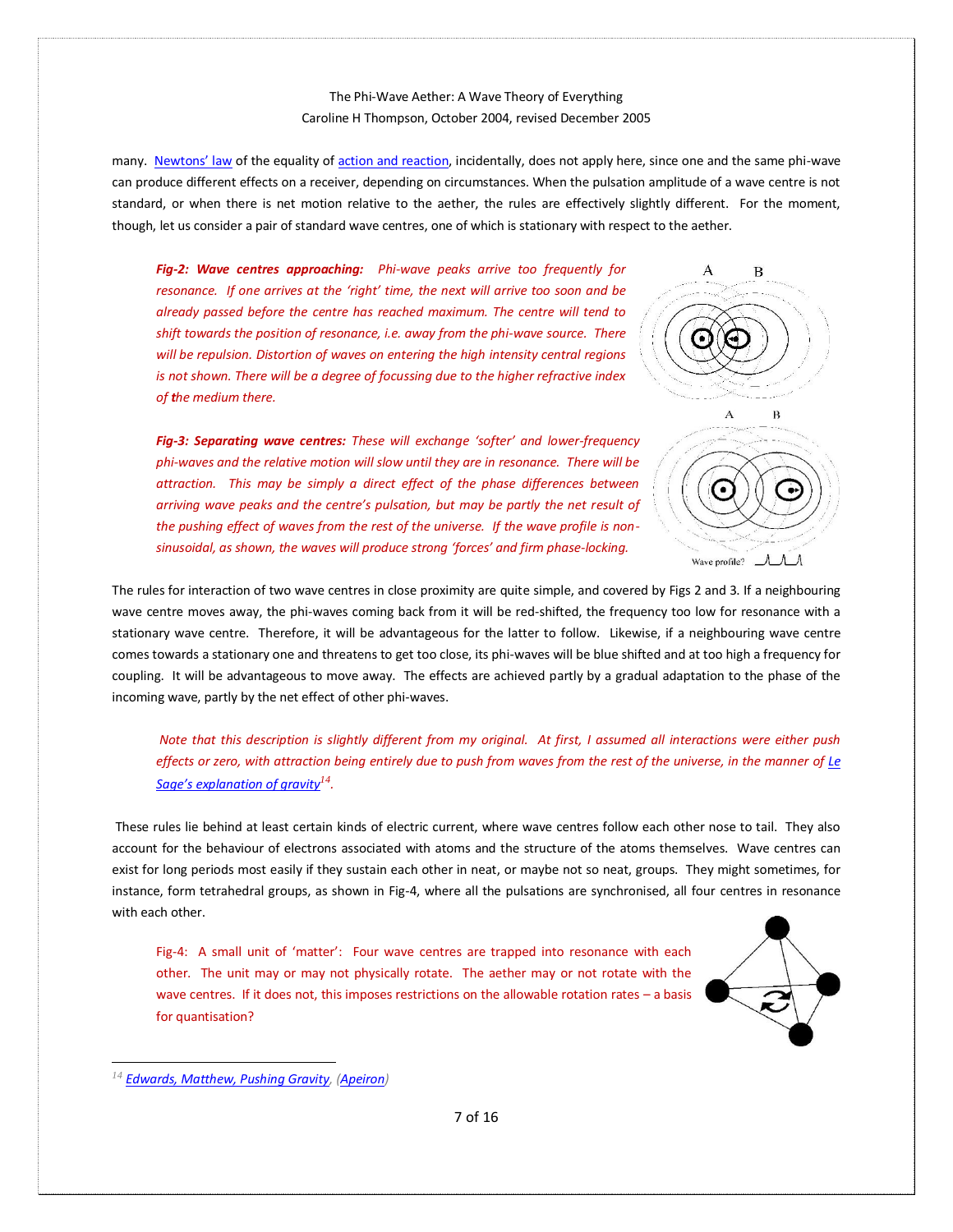The wave centres are effectively held in their relative positions by the requirement to stay in resonance with each other, so the *'force'* between any two is not simple attraction or repulsion[. Boscovich](https://en.wikipedia.org/wiki/Roger_Joseph_Boscovich) had a similar idea a few centuries ago15, now carried over into the quantum theory notion of '[quantum wells](https://en.wikipedia.org/wiki/Quantum_well)' where particles can be in equilibrium. In early versions of the PWA theory I suggested that the wave centres themselves might correspond to nucleons, so that Fig-4 would represent a whole atom. I now see this as too simplistic. The nucleons are more likely, according to chemical and other evidence, to be '*magnetic*' <sup>16</sup>, which, in the PWA model, means that they must be formed by rotating systems, possibly pairs of wave centres chasing each other's tails but more likely three-dimensional structures such as the above tetrahedron. Somewhere in the picture of atomic structure another analogy seems compelling: the standing wave patterns that can be obtained on the surface of a fluid when a vibration is applied to the container. In a circular container, groups of stationary '*wave centres'* form at the centre under certain conditions, the strongest being at the corners of a square, in two pairs of opposite phases. Wave centres of opposite phase can perhaps be identified with electrons and positrons, though clearly

the definition is only relative, specific to that location.

*Fig-5: A group of four wave centres: These formed on the surface of water in the centre of a circular container subject to vibration. The upper and lower centres are of one phase, the left and right ones opposite. (Part of a video frame by [Ray](http://ray.tomes.biz/index.htm)  [Tomes](http://ray.tomes.biz/index.htm)<sup>17</sup> with permission.)*



The true composition of solid matter is probably sufficiently complex to allow for a

number of different structures and mechanisms to be involved at different scales. The PWA theory is at an embryonic stage here, with its own *impasse*: how to link the existence of the primary pulsating wave centres, with their fixed natural separations and non-rotating nature, to the supposedly magnetic nucleons, complete atoms, molecules and crystals. The arrangement of atoms in crystals suggests that these obey rules not unlike those of individual wave centres, in that equilibrium occurs at fixed separations. Returning to the matter of the spin of nucleons, and assuming provisionally that each is a tetrahedron of wave centres, the question arises as to whether the constituents really circle or whether there are merely waves of phase state, as in a 'Mexican wave' at a football match. Some may spin, others not. In any event, it seems that sufficient phi-waves escape the nucleus to create moving or stationary interference patterns around it. If, again provisionally, we identify electrons with wave [centres,](http://www.mysearch.org.uk/websiteX/html/2%20The%20Electron.htm) they will be happy to occupy antinodes of such patterns. Thus, [electrons attached to atoms](http://www.mysearch.org.uk/websiteX/html/25%20The%20Atom.htm) may occupy one of the possible antinode positions, whilst in the phi wave-rich environment in a metal, say, they may form a loose cloud. When in '*free*' states, though, distant from nuclei, there are two other possibilities: they may cling together in groups or they may disintegrate and travel as pure, concentrated, phi-waves, reforming as electrons only when they interact later with '*solid matter'*, i.e. with other compact groups of wave centres. This, I suspect, is what happens in experiments such as Tonomura's of 1989<sup>18</sup>, demonstrating electron interference when only a single electron at a time is supposed to be present in the apparatus. Perhaps in reality there are none. Before moving on the to discuss how the every-day forces of classical physics work, let us look at some experimental facts that may support the PWA basic idea.

*<sup>15</sup> Thomson, J J, "Cathode Rays", Philosophical Magazine 44, 293-316 (1897))*

*<sup>16</sup> O'Keeffe, Robert P, 'Absolutely Aether'*

*<sup>17</sup> Tomes, Ray, private communication (June 2002)* 

*<sup>18</sup> [Tonomura, Akita,](https://en.wikipedia.org/wiki/Akira_Tonomura) Demonstration of single-electron build-up of an interference pattern, American Journal of Physics 57, 117 (1989)*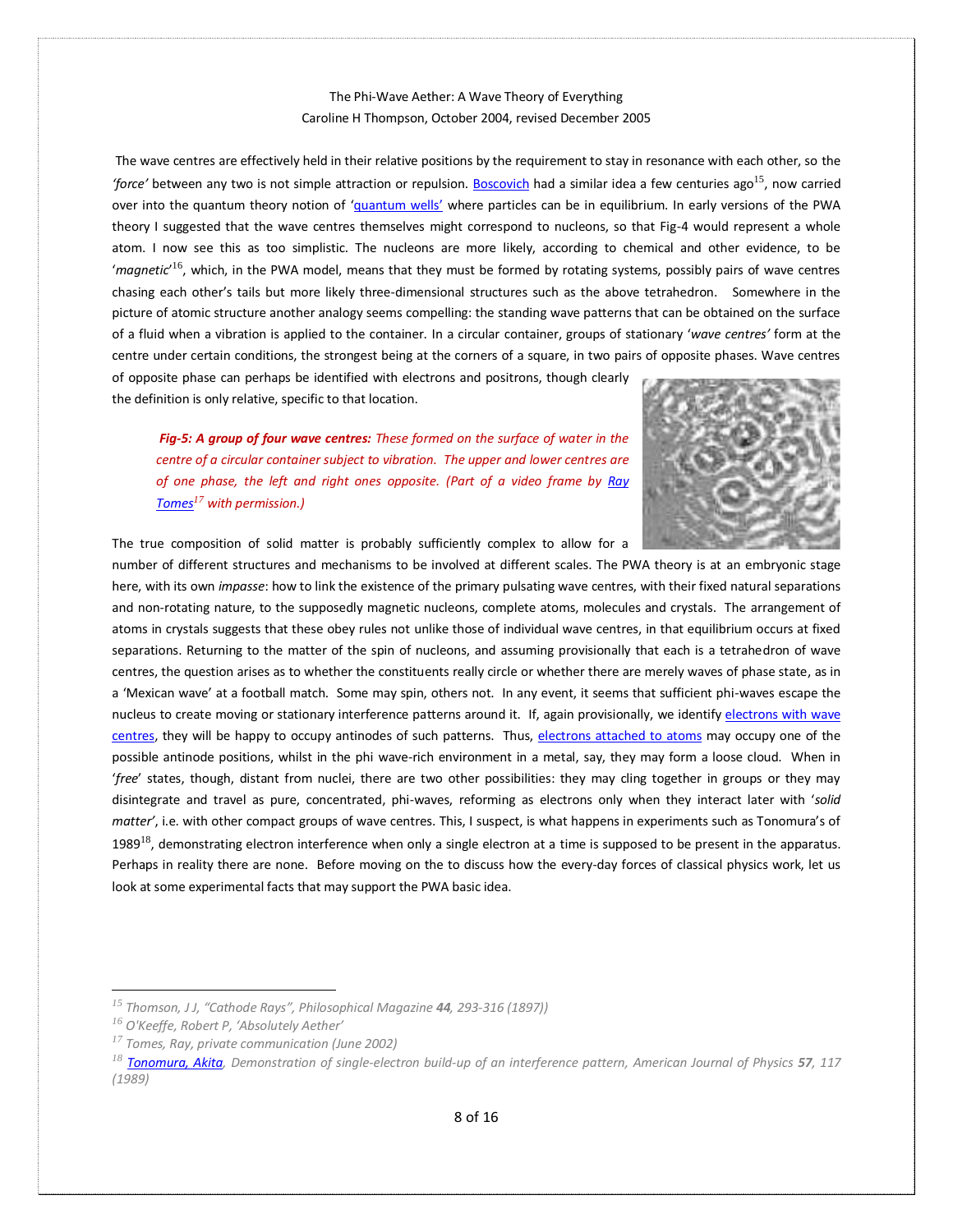## <span id="page-8-0"></span>**5. EXPERIMENTAL CONFIRMATION?**

#### <span id="page-8-1"></span>*5.1 Atoms in Optical Traps*

Now atoms consist of many wave centres, and the light used in optical traps is on a relatively large scale, but it seems that atoms controlled by laser light obey much the same rules as wave centres and phi-waves. Perhaps, even, the behaviour of wave centres is the underlying cause of the macroscopic effects? My view is that the behaviour of the atom is determined by that of its constituent wave centres but not quite '*deterministically*'. Myriad pushes and pulls act on individual centres and the whole atoms are seen to move, but this is an average effect, achieved after a considerable amount of feedback and mutual adjustment. Thus, the observed behaviour of trapped atoms is an analogy rather than an exact portrayal of the behaviour of a wave centre, but it may be helpful. The following passage is taken from the December 2000 edition of Physics World<sup>19</sup>:

## *5.2 Light Force*

<span id="page-8-2"></span>*Radiation pressure is probably the best known of the forces that light can exert on an atom. In this case [coherent coupling of a single atom and single photon in a cavity, an atom absorbs resonant light and receives a momentum kick in the direction of the laser beam. Although the atom's momentum changes again when it spontaneously emits a photon, this second kick is in a completely random direction and therefore averages to zero after many absorption-emission cycles. Induced transitions, on the other hand, lead to a so-called [dipole](https://en.wikipedia.org/wiki/Dipole) force. This force can be understood classically by noting that the electric field of the driving laser induces a mechanical oscillation of the atom's electron. The oscillating dipole moment that is produced experiences a force in a light field with an intensity gradient, such as a standing wave. The sign of this force depends on the 'detuning' of the laser with respect to the atomic-transition frequency. For example, when the laser frequency is lower than the atomic frequency, the induced atomic dipole oscillates in phase with the driving laser field, and the atom is attracted towards regions of high intensity just like a small piece of paper is attracted towards an electrically charged object. Hence, the dipole force can trap particles in the focal region of a 'redtuned' laser beam. For a 'blue-tuned' laser, i.e. when the laser frequency is higher than the atomic transition frequency, the dipole oscillates out of phase with respect to the laser, so the atom is repelled from the high-intensity regions.* 

The passage may contain small elements of pure fiction, the mechanism might work equally well assuming only pulsating sources and longitudinal waves, without any oscillating dipoles, yet it brings out a few interesting points. The second half the most relevant. It seems to make a nonsense of the idea of '*radiation pressure'*, since this can be either push or pull, but the main point for me is that here we have a case in which motion is *caused* by *'detuning'*, i.e. by whether the waves are blue or red shifted with respect to some natural frequency. There is a tendency of motion to be such as to counteract the detuning. If the incoming wave is '*too red'*, the atom moves towards it so that the Doppler shift '*corrects*' it in the blue direction; if it is 'too blue', it moves away.

### <span id="page-8-3"></span>*5.3 Energy-Sucking Antennae*

Regarding the focussing of incoming phi-waves onto wave centres, observations of the behaviour of radio waves near antennae may be relevant. Radio waves appear to be focussed onto antennae, especially if the latter are already emitting at the same frequency, in which case they amplify the signal. Perhaps they are in fact focussed onto any solid body. It seems possible that focussing is not just a matter of general increase of refractive index as the body is neared but of active interaction between the spherical patterns of phi-waves going out and the incoming waves. Bill Beaty has done some interesting investigations into such matters $^{20}$ , though he does not quite support my hypothesis. As he says,

*<sup>19</sup> Rempe, Gerhard, 'Quantum Mechanics with single atoms and photons', Physics World, December, 37-42 (2000)* 

*<sup>20</sup> Beaty, William, Energy-[sucking' Radio Antennas](http://www.amasci.com/tesla/tesceive.html), N. Tesla's Power Receiver' (1999)*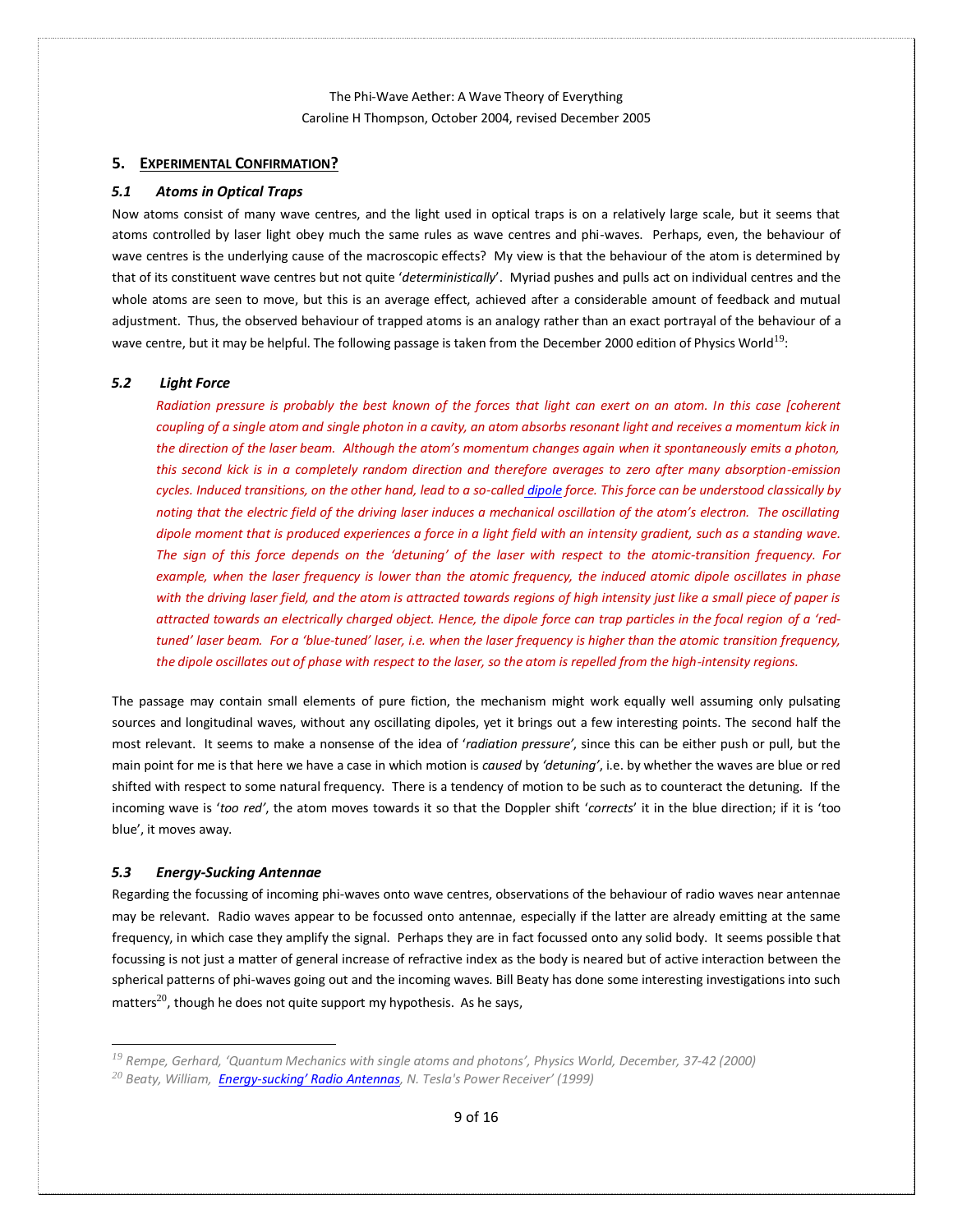*Classical theory shows that radio waves are focused onto antennae, but only because the latter are already emitting at the same frequency, resulting in amplification of the energy which a tiny antenna could otherwise absorb<sup>21</sup> .* 

### <span id="page-9-0"></span>*5.4 The Mössbauer Effect*

In the '[Mössbauer](https://en.wikipedia.org/wiki/Mössbauer_effect) Effect', gamma radiation directed onto a crystal at very low temperatures produces resonance, with the emitted light being at the same frequency as the absorbed light. This contrasts with the more usual case, in which the target is a gas and the source frequency has to be increased slightly, for instance by fast motion and Doppler shift, before resonance is achieved. The argument is that in the usual case the energy input is required to produce a recoil in the atom as well as oscillations. In the Mössbauer case, in the accepted explanation, recourse has to be made to quantum theoretical assumptions about the probabilities of neighbouring molecules acquiring a vibration<sup>22</sup>. I am doubtful about the interpretations of all these '*resonance fluorescence'* experiments, since in the PWA theory it is not assumed that the energy or radiation is always [*h*ν], so the arithmetic and energy-balance arguments of quantum theory do not apply. There may, in the usual case, be an explanation in terms of the ordinary theory of forced oscillations and, especially in the case of a gas target, Doppler shifts, I am no expert in this. However, the special case in which input and output frequencies are identical, which Mössbauer himself termed the 'recoilless' case, might well be an illustration of the lack of either push or pull effects of the input when the receiver is able to get exactly in phase. With a wave model it is easy to explain the strength of the resonance, since a given incoming wave can stimulate many atoms at once, and the atoms may well stimulate each other in a chain reaction.

## <span id="page-9-1"></span>**6. MACROSCOPIC FORCES**

## <span id="page-9-2"></span>*6.1 Parallel Currents*

If wave centres of standard amplitude are moving in parallel and are not already close, they will tend to move closer, to relative positions in which they exchange stronger phi-waves and hence, if they can remain in phase with each other's waves for significant periods, achieve greater stability. This may sometimes be by a process of 'evaporating' at one spot and reforming at the next favourable spot, one wavelength nearer to the other, sometimes by a more gradual adaptation. The force between wires with parallel currents, for instance, is caused by the wave centres in each tending to draw closer to those of the other when both currents are in the same direction. Due to the Doppler shifts of the phi-waves, they have more chance of resonating with electrons moving in the same general direction than with stationary ones in the rest of the environment. The wires will carry on drawing closer until distances of a few wavelengths are reached, when closer proximity becomes difficult unless the two currents can get completely in phase, which is most unlikely to be the case. When the currents are in opposite directions, Doppler shifts have an adverse effect and there will be repulsion.

#### <span id="page-9-4"></span><span id="page-9-3"></span>*6.2 Magnetism*

*Fig-6: Magnetism: A and B are wave centres, both constrained to move in circles. Phi-wave interactions, including those with the rest of the universe, will nudge them so that their paths are, if possible, parallel. If the initial paths are constrained to be opposite, there will be repulsion since resonance is impossible.* 



The force between two magnets placed end to end can be viewed as a special case, since a magnet contains circling currents. Currents in two magnets attract each other if both are circling in the same sense and repel if opposite, [see Fig-6.](#page-9-4) Other magnetic phenomena are a little more difficult to explain. Account needs to be taken of the phases of individual wave centres

*<sup>21</sup> Beaty, William, private communication (September 2004)* 

<sup>&</sup>lt;sup>22</sup> Mössbauer, Rudolf L, ['Recoilless nuclear resonance absorption of gamma radiation'](https://www.nobelprize.org/prizes/physics/1961/mossbauer/lecture/), Nobel Lecture, 1961,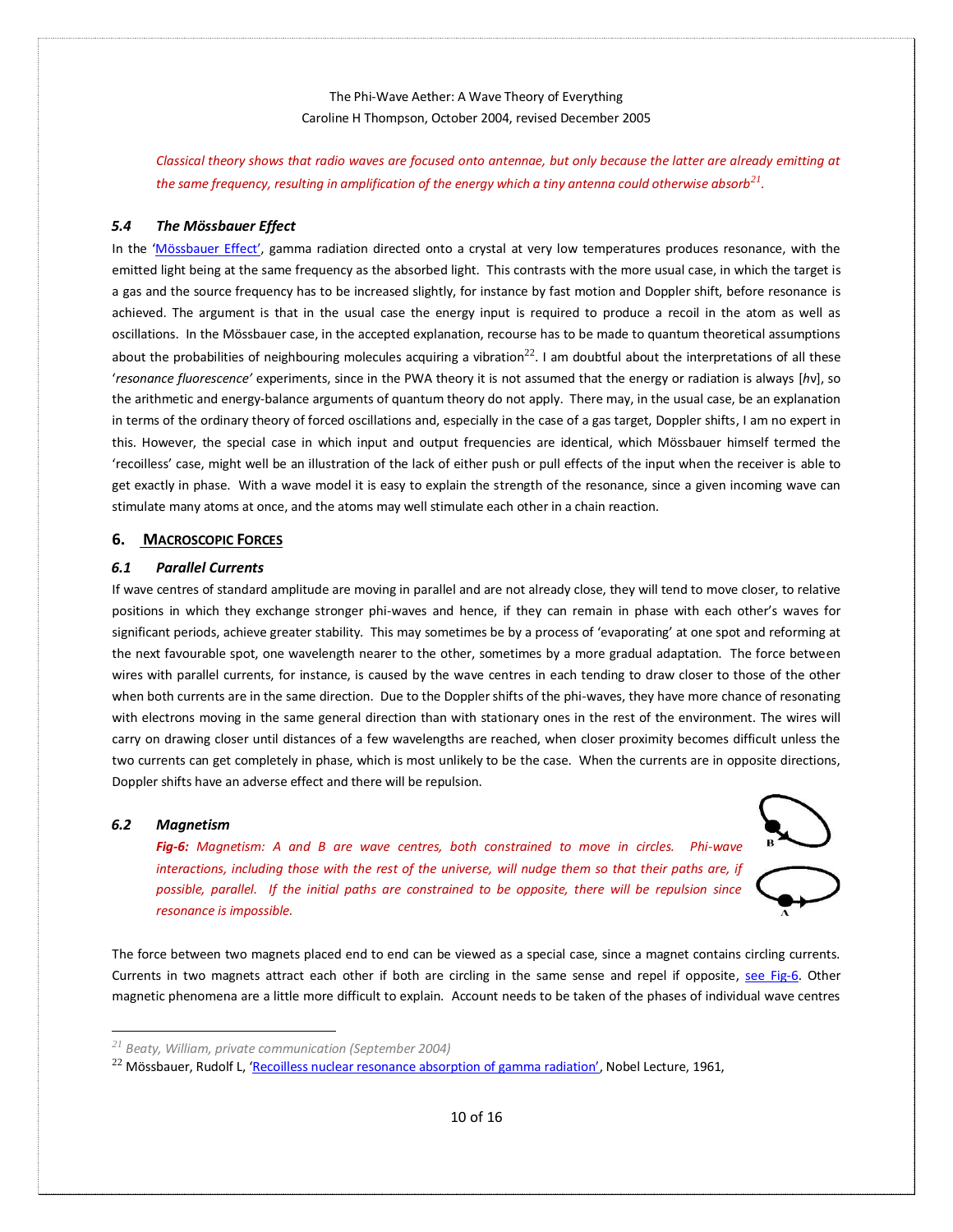and the fact that when, as happens in a 'magnetised' body, many atoms are 'spin-aligned', the phases of wave centres within each spin domain are likely to be related. It is interference patterns between various waves, combined with interactions between pairs of iron filings in which magnetism has been induced, that lead to the appearance of '[lines of force](https://en.wikipedia.org/wiki/Line_of_force)' when the filings are slightly shaken. This covers the basic mechanism of [magnetism.](https://en.wikipedia.org/wiki/Magnetism) Even the induction of magnetism around a currentcarrying wire can be seen as yet another variant on the basic phenomenon of currents aligning themselves wherever possible so as to be parallel. Here the magnet is assumed to contain small circling currents that align themselves so that the part of the current nearest to the wire is parallel to that in the wire.

## <span id="page-10-0"></span>*6.3 Electrostatics*

[Electrostatic](https://en.wikipedia.org/wiki/Electrostatics) forces are a little more difficult to understand. The original inspiration for phi-waves was as an explanation for the [Coulomb force,](https://en.wikipedia.org/wiki/Coulomb) which was to be determined by the gradient of their amplitude, but how can we explain in terms of wave centres why positive charges should move one way and negative the other? What is a positive charge? Indeed, what is a negative one?

The wave centres discussed so far have been standard ones, effectively neutral, and assumed provisionally to be identifiable with [electrons.](http://www.mysearch.org.uk/websiteX/html/2%20The%20Electron.htm) There seems to be two options here: either negative charge is associated with high levels of phi-oscillation whether due to increased number of wave centres per unit volume or to increased pulsation amplitudes<sup>23</sup>. After many years of assuming the former, I now favour the latter. Electrons that are not in tight clusters are, within reason, always 'hungry' for as much 'phi-energy' as they can get. One factor influencing this choice is that I model atomic nuclei as close groups of wave centres, and these will emit high-intensity phi-waves, though with strong interference patterns. Nuclei are conventionally taken to be positively charged, so it can reasonably be assumed that the high phi-intensity output is attractive to free wave centres, i.e. to electrons. When a nucleus has its full complement of electrons it becomes electrostatically neutral, which poses somewhat of a problem. Perhaps the outer electrons are so placed that they absorb effectively all the surplus phi-energy from the nucleus and re-radiate it as spherical waves. Because these outer electrons are relatively far apart, there are no regions where there is strong constructive interference between their phi emissions. They have effectively plugged the phi-energy leaks. I realise this is rather far-fetched, perhaps it would be wiser to say that this is one of the areas not yet covered by the theory.

So far, we have assumed that incoming phi-waves *push* wave centres unless they are almost in phase. It is now time to clarify what we mean by 'almost'. Could it be that when the pulsation amplitude is very high, the wave centre has to be very nearly exactly in phase if it is to avoid being pushed, whilst if the pulsations are below par it is more adaptable, moving more readily either forward or backward so as to achieve resonance? This would mean that a 'negative' below-par centre would more often move towards a phi-wave source than a 'standard' one would. Let us reconsider what is happening to make a wave centre move. The centre, after all, only really exists as such for part of its cycle, when the phi value is high. Phi then decreases to zero and the centre re-forms, possibly in a slightly different position. It has not really been pushed or pulled at all, just regenerated in a new place. There is thus no reason why there should not be an actual pulling effect, even if the phases are not approximately matched. By re-forming a little nearer to the dominant phi-wave source, which presumably is relatively 'positively charged', having strong pulsations, a weakly pulsating centre will become stronger. It can either adjust its position

*<sup>23</sup> The idea that the charge e of an electron is in fact a maximum, threshold, level, not a constant applying to all electrons, has a history dating back at least to the beginning of the 20th century. Until Millikan's oil drop experiments - see '[The electron and the](https://www.nobelprize.org/prizes/physics/1923/millikan/lecture/)  [light-quant from the experimental point of view](https://www.nobelprize.org/prizes/physics/1923/millikan/lecture/)*<sup>'</sup> (1923)] were declared to give conclusive proof that it was constant, a rival *'loading' theory had existed. Not everyone accepts that the latter has ever been convincingly refuted see Eric Reiter, Eric '[An](http://www.mysearch.org.uk/website3/pdf/1203.0077v3.pdf)  [Understanding of the Particle-like Property of Light and Charge](http://www.mysearch.org.uk/website3/pdf/1203.0077v3.pdf)', (2003)*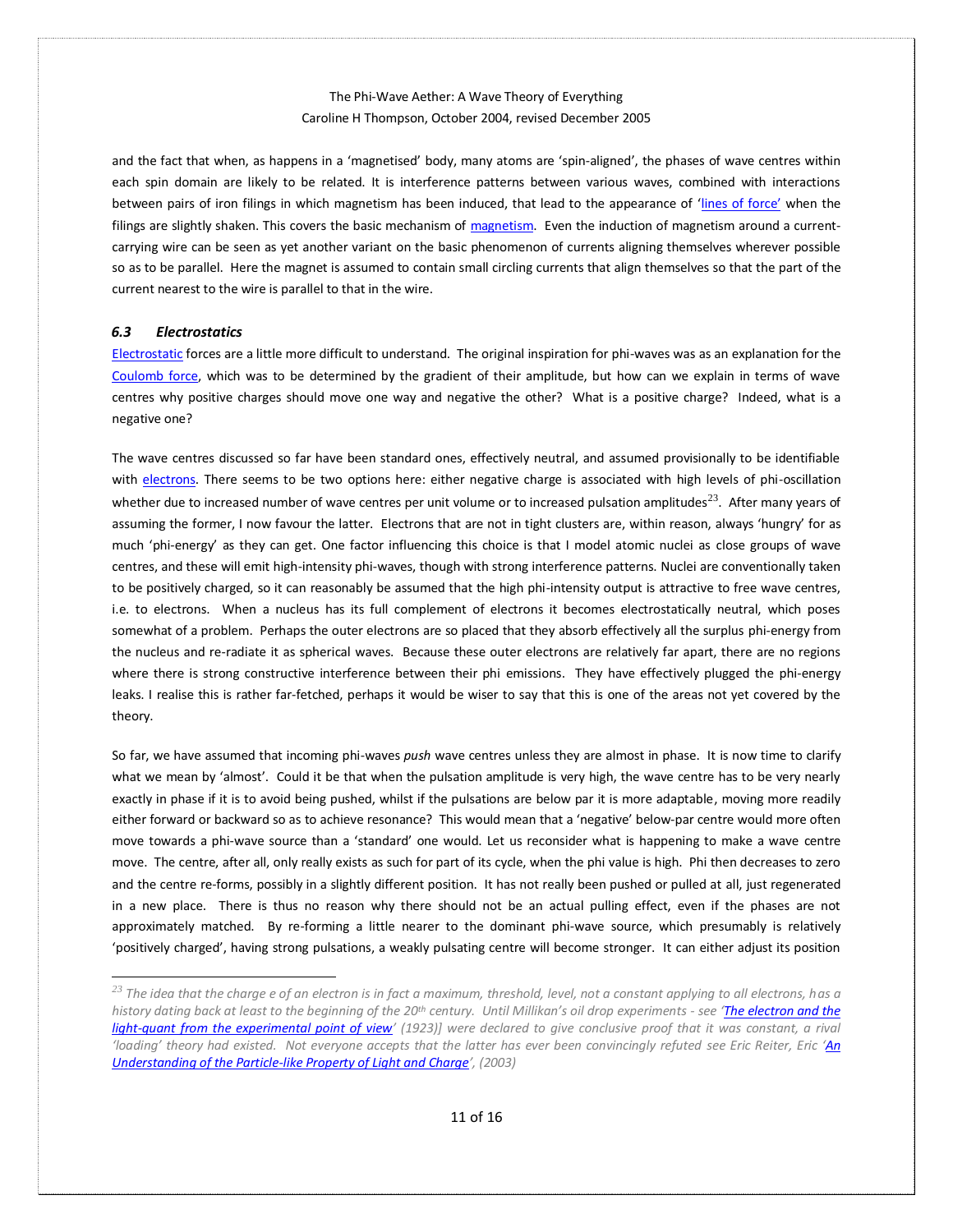slightly or move by a complete wavelength. Similarly, a strongly-pulsating wave centre may be unstable unless it reforms further away from another source of strong phi-waves. It must at all costs avoid receiving more than some maximum phi, but this should almost always be possible, since changes in incoming phi intensity will almost always be gradual. Thus, we have a reasonable model for both electrostatic attraction and repulsion. My earlier idea remains a possibility: that there are only push forces and the difference between positively and negatively charged bodies is due to the fact that the wave centres in negatively charged ones are more free to move to vacant sites and hence more often able to get in phase with incoming waves.

#### <span id="page-11-0"></span>*6.4 Gravity*

Th[e force of gravity](http://www.mysearch.org.uk/websiteX/html/21%20Gravity.htm) is also carried by phi-waves, and is perhaps best treated as the result of a net imbalance between repulsive and attractive magnetic and electrostatic forces. In my original formulation of the PWA theory I placed great emphasis on the fact that the coherence lengths of phi-waves from very distant objects would necessarily be much shorter than those from nearby ones, and tried to account for gravity as an entirely pushing force, assuming a [Le Sage type shadow effect.](https://en.wikipedia.org/wiki/Le_Sage) Short wave trains almost always push wave centres since there is no time to establish resonance, whilst longer wave trains more often couple with them and do not push. I still thin[k coherence properties](https://en.wikipedia.org/wiki/Coherence_(physics)) play an important part, but now think that it is more likely that there is a positive attractive force as well. The attraction can be thought of as mainly [electrostatic,](http://www.mysearch.org.uk/websiteX/html/14%20Electrostatic%20fields_.htm) due to the fact that wave centres near the surface of a body will tend to be slightly starved of phi-energy, receiving it strongly only from within the body. External massive bodies will be better sources of phi-energy the nearer they are. Even if in fact neutral, other things being equal, a near body is a better source than a more distant one since its phi-waves will be stronger and of longer coherence length.

#### <span id="page-11-1"></span>*6.5 Optical Spanners*

For a few years now it has been possible to manipulate small objects, for example on microscope slides, using lasers. A recent development allows the laser to cause turning, as well as lateral motion $^{24}$ . A beam is produced in which ordinary circular polarisation is exaggerated artificially, in one way or another adjusting the phases of different parts of the cross-section to give a larger-scale circular pattern to the phase differences. Now the production of a transverse force is not easy to explain using wave theories, but it can be done. The force involved is partly what I might term the 'lemon pip effect', whereby the pip is squeezed and shoots off sideways, but partly, perhaps, an effect due to the ability of wave centres to track incoming phi-waves with which they are in resonance. The force could be, and doubtless usually is, just the transvers[e electric potential gradient \[](https://en.wikipedia.org/wiki/Potential_gradient)**E]** tha[t classical radiation theory](https://en.wikipedia.org/wiki/Classical_electromagnetism) has assumed since Maxwell's time, but in reality, the field in this direction is quite different from the radial [**E]** field produced by a charged body. It is composed of waves that are propagating orthogonally to the gradient, yet a pattern of changing intensity and phase is moving in the assumed direction of [**E]**. Perhaps this kind of transverse force deserves a new name? It is not quite an electrostatic one, not quite an ordinary magnetic one. The force illustrated by macroscopic optical spanners is presumably of the same kind as the turning force already known to be associated with circularly polarised radiation<sup>25</sup>, but very much stronger.

## <span id="page-11-2"></span>**7. MOTION IN THE AETHER**

Evidence regarding the motion of th[e aether](http://www.mysearch.org.uk/websiteX/html/6%20The%20Eather.htm) is currently confusing, with a century of denial hindering progress in interpreting experiments. The facts, as far as I can tell, seem to show that the aether moves readily with solid bodies insofar as it shares their translatory motion, but whether or in what circumstances it changes direction is far from clear. Miller's observations,

*<sup>24</sup> Padgett, Miles and Les Allen, 'Optical Tweezers and Spanners', Physics World, p35 (September 1997)* 

*<sup>25</sup> Beth, R A, Mechanical Detection and Measurement of the Angular Momentum of Light, Physical Review 50, 115-125 (1936)*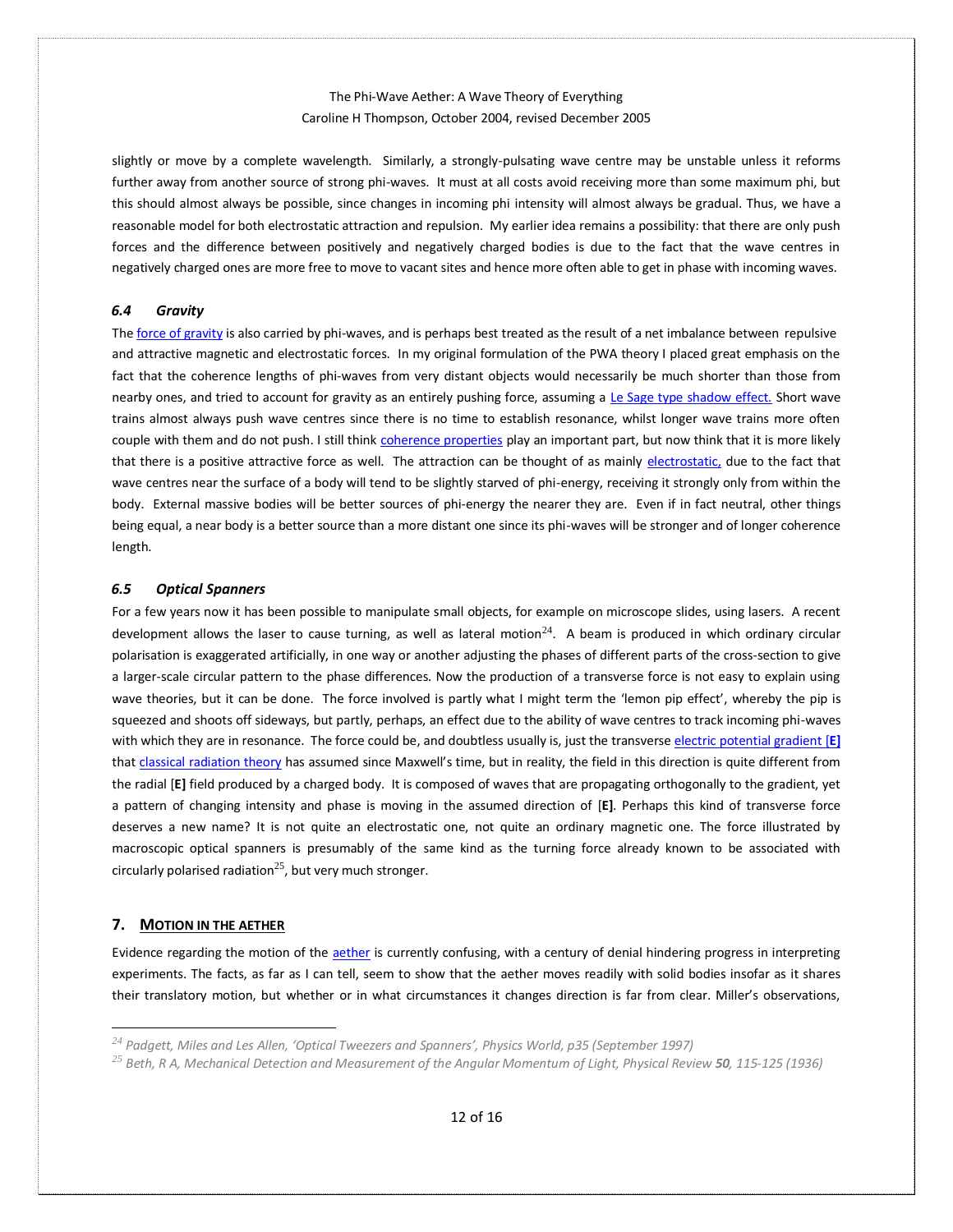which he took as evidence of a small aether wind due mainly to the motion of the Solar System relative to a wider aether frame, might have been, at least in part, evidence of the direction of light being influenced by the '*phi-wave frame*' determined by the fixed stars and the rest of the matter in the universe. This is consistent with the basic facts of a [Foucault pendulum,](https://en.wikipedia.org/wiki/Foucault_pendulum) and with observed 'sighting deviations', the fact that when you view an object through a telescope its apparent position shows periodic daily variations<sup>26</sup>. Lack of major aether motion relative to the Earth is also evident from lunar ranging experiments, in which light reflected off a suitably orientated mirror on the Moon returned always sufficiently close to its point of origin to be detected<sup>27</sup>. The aether must be moving with both Earth and Moon around the Sun. The lunar ranging apparatus was not sufficiently sensitive to have shown whether or not the aether revolves daily with the Earth.

#### <span id="page-12-0"></span>*7.1 Linear motion*

The PWA theory shows that motion of a solid body relative to the aether at any appreciable speed will destroy its internal phase links. [Length contraction](https://en.wikipedia.org/wiki/Length_contraction) and/or [time dilation](https://en.wikipedia.org/wiki/Time_dilation) does not alter the fact that two wave centres that would, in a stationary aether, have [synchronised phases,](http://www.mysearch.org.uk/websiteX/html/12%20The%20Electron%20Phase%20Shift.htm) will not be able to continue to be phase linked unless the leader has a suitable phase delay relative to the follower. To see why this is so, consider two linked wave centres, A and B, at rest in the aether and one wavelength apart. They will be emitting wave peaks simultaneously. Now assume an aether wind in the direction B to A. This will stretch out the phi-waves from B so that peaks pass A before A is ready for them. To accommodate B's waves, A would need to move *further away*. But, assuming for the moment that it does not, and continues blindly emitting in synchrony with B, A's waves travel slower against the aether wind and the peaks arrive at B too late. B would need to move *nearer* to A to catch them efficiently. In other words, if A and B persist in producing synchronised pulses they will no longer be in resonance unless they both move in the direction of the aether wind. If, on the other hand, they alter their phases so that B reaches maximum phi a fraction after A, all can continue very nearly as smoothly as before, a Lorentz contraction being sufficient to average out the tiny differences. The situation is slightly more flexible if we consider larger scales, where the distance between wave centres is several wavelengths. There will be certain separations and certain speeds relative to the aether such that there are *n* complete wavelengths between them in one direction, *n*+1, say, in the other, with no need for any length contraction. An interesting consequence of the 'phase adjustment' idea for linearly-moving systems might be the production of radio waves associated with the rings of Jupiter. These, as I understand it, have slight linear polarisation. The PWA theory would predict that this would be parallel to the direction of rotation of the rings. The radio waves would be caused by waves of phase relationship amongst the particles of the rings, the waves being a natural consequence of motion relative to an aether that is *not* revolving with them.

### <span id="page-12-1"></span>*7.2 Circular Motion*

I have so far dealt only with effectively linear motion, and wave centres very often seem to move in circles. Lorentz, in his 1904 'relativity' paper<sup>28</sup>, did not, I think, really solve the problem. In view of the fact that he assumed a static aether and worked only from Maxwell's equations, without allowing for the wave nature of [the force fields,](http://www.mysearch.org.uk/websiteX/html/18%20Fields%20of%20Force_.htm) I fear his arguments are almost entirely irrelevant. I think he underestimated the problems associated with circular motion on the scales at which the wave nature of matter comes into play, and hence the difficulty of atoms even remaining in existence unless the aether moves with them. The easiest assumption is that the aether *does* in general move with solid bodies, and revolves with atoms when they spin. The latter is not the only possibility, though. Certain velocities relative to the aether give rise, as hinted in the caption to [Fig-4](#page-6-1) to

*<sup>26</sup> Allais, Maurice, 'The experiments of Dayton C Miller (1925-1926) and the theory of relativity', 21st Century Science and Technology, 26-34 (Spring 1998)* 

*<sup>27</sup> Kehr, Webster, '[The Detection of Ether](http://www.mysearch.org.uk/website3/pdf/Detection.pdf)' (2003)* 

<sup>&</sup>lt;sup>28</sup> Lorentz, Hendrik, 'Electromagnetic Phenomena in a System Moving with any Velocity less than that of Light', Proceedings of *the Academy of Sciences of Amsterdam, 6 (1904)*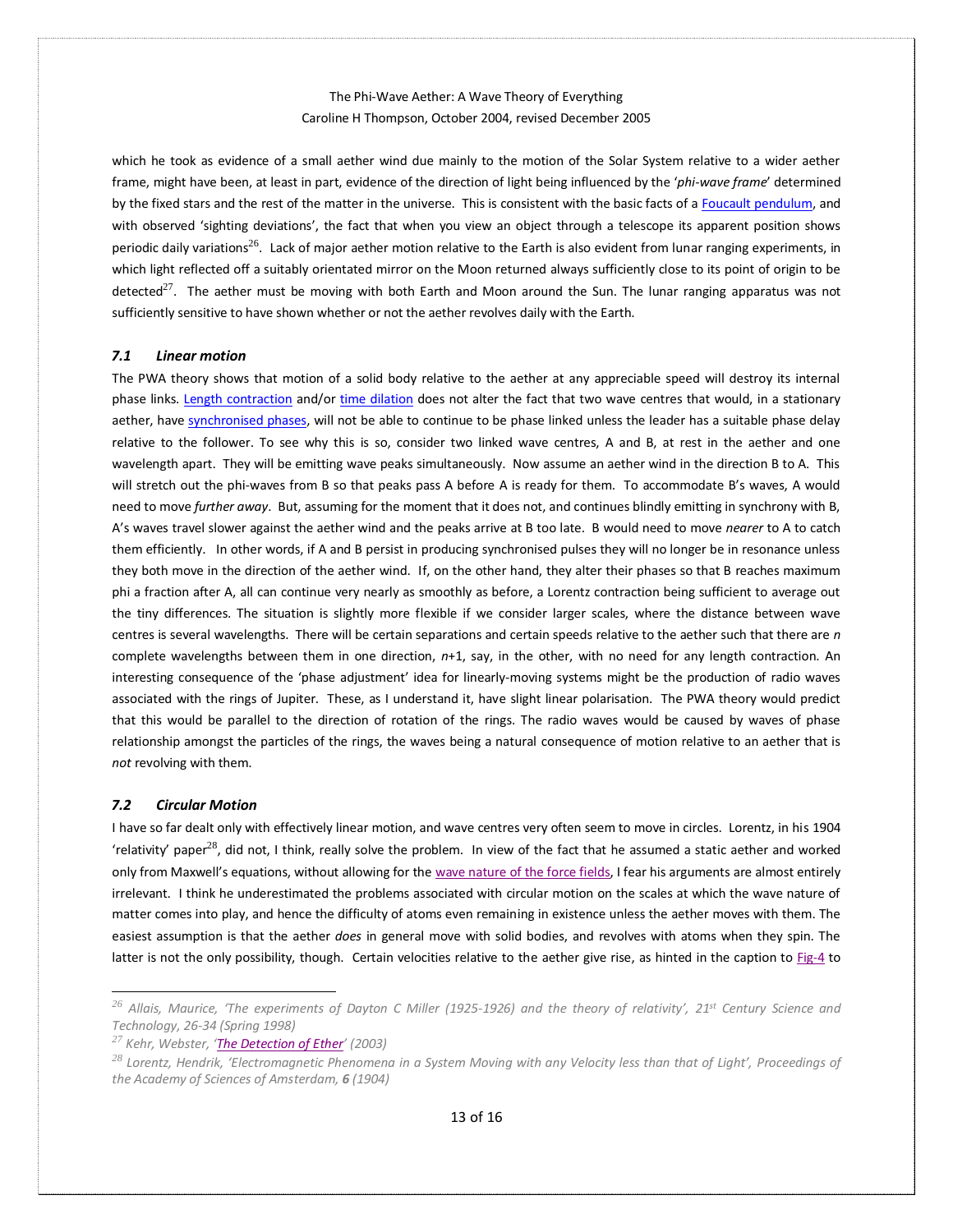stable situations, and perhaps Nature sometimes chooses these, the aether staying still while the [constituents of the atom](http://www.mysearch.org.uk/websiteX/html/25%20The%20Atom.htm) revolve, but alternatively one can question whether atoms do really spin at all. Perhaps actual rotation of wave centres is rare, apparent rotation more often being achieved by rotating 'phase waves'. These, however, would in general give only one-way linkages, but perhaps that is enough to keep the wave centres supplied with their phi-energy. There would still, for stability, need to be a fixed whole number of wavelengths around the circumference of the circle, so that all wave centres could be in phase with waves from one neighbour. Due to our lack of knowledge about the way in which [refractive index behaves near](http://www.mysearch.org.uk/website3/pdf/2006.01680.pdf)  [atomic nuclei,](http://www.mysearch.org.uk/website3/pdf/2006.01680.pdf) this does not tell us much about the absolute size of the circuit.

### <span id="page-13-0"></span>**8. AETHER BOUNDARIES**

If the aether moves freely with moving bodies, the question arises as to what happens when two aether regions meet. Assume for the sake of argument we have a body and accompanying region of aether moving into a static region. My current hypothesis is that the aether ahead of the body is compressed, which increases the phi wave oscillation intensity, making the production of new wave centres likely and thus nullifying the excess pressure. The aether behind, on the other hand, is rarefied. The phi-waves in it are spread out and weaker than normal. Wave centres at the rear of the body are likely to be starved of phienergy and evaporate. In other words, the body acquires a 'charge' of some kind in front, an opposite one to the rear. If it is a conductor, a current should appear from 'nowhere' and flow through it, though which way it would flow is not obvious. Probably surplus wave centres from the front would migrate to the rear.

### <span id="page-13-1"></span>**9. THE PWA AND EINSTEIN**

The aether concept can readily explain several phenomena currently covered by Einstein's theories. It has no use for their more mathematical aspects, rejecting the idea that it is reasonable to devis[e covariant laws of physics,](https://en.wikipedia.org/wiki/General_covariance) the same in all frames of reference. I consider here just a few phenomena that I re-interpret.

- 1. **[Gravitational bending of light](http://www.mysearch.org.uk/website3/pdf/0409124.pdf)** is a consequence of change in the refractive index of the aether with change in phi-wave intensity, though much of the observed bending may be due to the fact that there is no true vacuum in 'space' and ordinary gas density increases near massive bodies $^{29}$ .
- 2. **[The Photon](http://www.mysearch.org.uk/websiteX/html/22%20The%20Light.htm)**, as has been mentioned, does not exist, being completely replaced by the phi-wave-modulation model. Einstein invented it on the basis of:
	- a. [Planck's blackbody radiation formula](https://en.wikipedia.org/wiki/Planck), and the
	- b. [Photoelectric effect,](https://en.wikipedia.org/wiki/Photoelectric_effect) using
	- c. [Compton scattering](https://en.wikipedia.org/wiki/Compton_scattering) as confirmation.

*<sup>29</sup> Arthur S Eddington, wrote in 1920 (page 109 of Space, Time & Gravitation): 'We can … imitate the gravitational effect on light precisely, if we imagine the space round the sun filled with a refracting medium which gives the appropriate velocity of light.*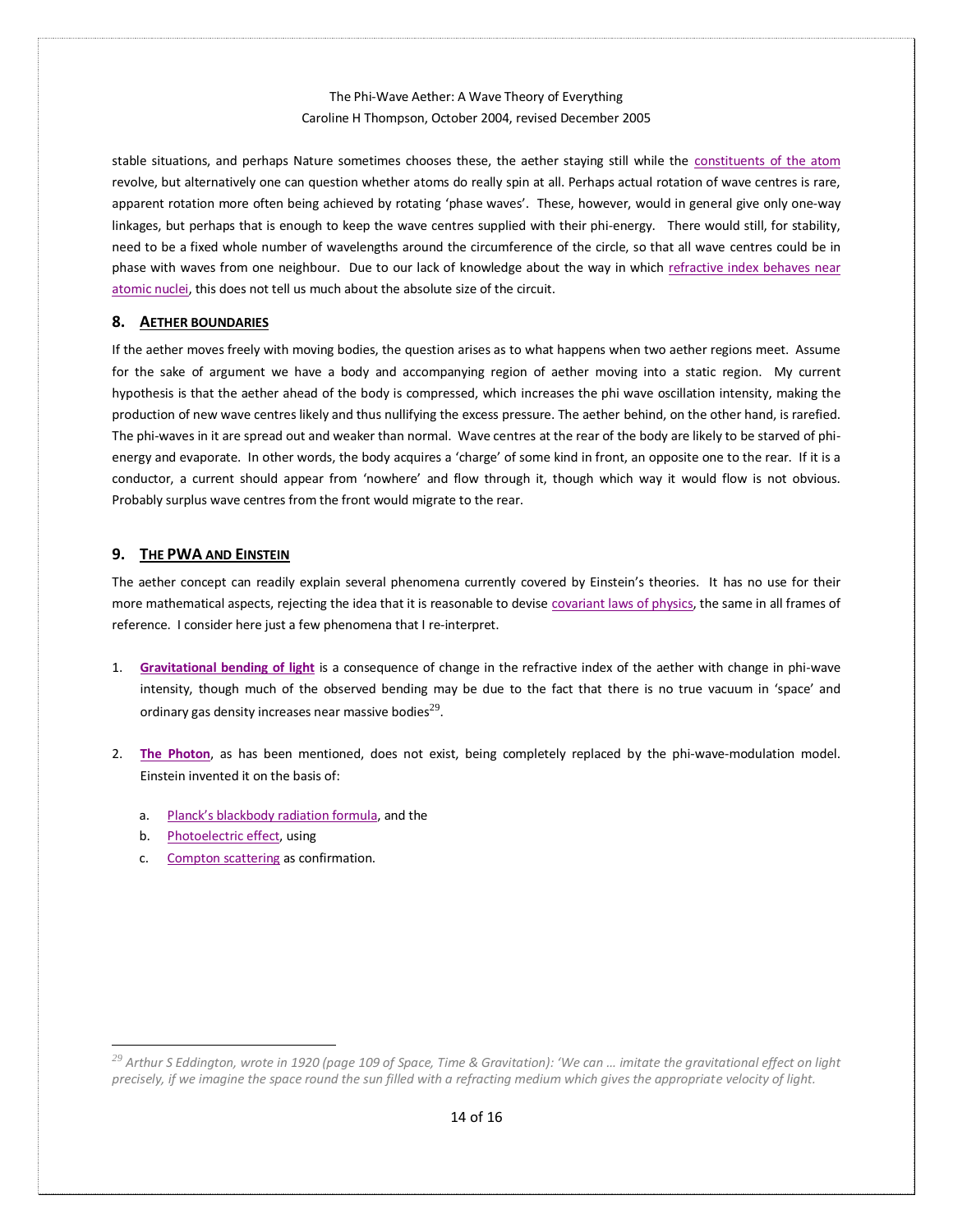Planck's formula, though, was really just an empirical one that he had fitted and tried to interpret, making some implausible assumptions about heat and matter. Planck himself objected to the idea of the photon<sup>30</sup>. The actual experiments supposed to confirm Einstein's photoelectric theory did not involve single photons or electrons and Millikan, the experimenter who did the definitive versions, described Einstein's interpretation as '*reckless*' <sup>31</sup>. Compton scattering was interpreted in terms of photons and electrons only, as far as I can discover, because, after Einstein's acclamation by the media regarding the gravitational bending of light, such ideas were in vogue. Schrödinger and others worked on alternative wave explanations<sup>32</sup>. The people who are now regarded as the Founding Fathers of quantum theory resisted the photon idea on the basis of the facts, as true now as they were then, that it cannot explain interference effects and has no real place for the concept of frequency. I could go on! The photon idea has led to some absurd interpretations of a great number of experiments and to the inability of modern theorists to make any mental distinction between 'energy' and 'frequency'.

- 3. **Equivalence of mass and energy**: Clearly, since matter is made of wave centres, there is a close relationship between matter and phi-energy. Whether there is a fixed relationship with 'useful' energy, though, is not so certain. It seems to me doubtful whether the actual *E*=*mc*<sup>2</sup> formula is true.
- 4. **Relativistic mass increase**: Since all [forces](http://www.mysearch.org.uk/websiteX/html/16%20Active%20and%20reactive%20mass.htm) are due to waves that travel at speed [c], push ones will become less and less effective as the body being acted upon moves faster and faster away. Pull ones, on the other hand, are likely to convert to push when Doppler effects destroy resonance. At the same time, aether resistance, the effect mainly of the blue Doppler shift of incoming phi-waves from ahead, will increase. Altogether there will be an apparent increase in the mass, though not necessarily according to the accepted formula.

A limiting speed is likely to be reached well before the body achieves the speed of light. Gravity, for instance, will not cause a body to accelerate indefinitely. The fast-moving body will not *necessarily* disintegrate at great speeds. Instead, the aether ahead of it may become compressed and generate new wave centres. Within, the aether may be travelling with the body, which will, as mentioned earlier, become electrically polarised.

## <span id="page-14-0"></span>**10. RELATED THEORIES**

The PWA theory was developed completely independently of other similar theories, but has now been found to have elements in common with a great number. Many people have noted the similarity with [Stochastic Electrodynamics \(SED\)](https://en.wikipedia.org/wiki/Stochastic_electrodynamics) $^{33}$ , though in point of fact the mathematical approach, together with denial of an aether and various other features, represent important differences. [Milo Wolff's](http://www.mysearch.org.uk/website3/html/3.Sources.html#Milo_Wolff_(1990)) '[Wave Structure of Matter](http://www.mysearch.org.uk/website3/html/33.WSM.html)' theory is perhaps more closely related, though in its initial formulation, as set out in his book $^{34}$ , it contains some outrageously implausible assumptions, based sometimes on quantum-theoretical ones, sometimes on acceptance of false interpretations of experiments.

*<sup>30</sup> Parisi, Georgio, ['Planck's Legacy to Statistical Mechanics'](https://arxiv.org/abs/cond-mat/0101293) (2001)* 

*<sup>31</sup> Millikan, R A, 'A Direct Photoelectric Determination of Planck's 'h'', Physical Review 7, 355-388 (1916)* 

*<sup>32</sup> Schrödinger, E, Collected papers on wave mechanics, (Blackie & Son Ltd., 1928)* 

*<sup>33</sup> Peña, Luis de la, and Ana Cetto, The quantum dice: an introduction to stochastic electrodynamics, (Kluwer 1996)* 

*<sup>34</sup> Wolff, Milo, Exploring the Physics of the Unknown Universe, (Technotran Press, California 1990)*